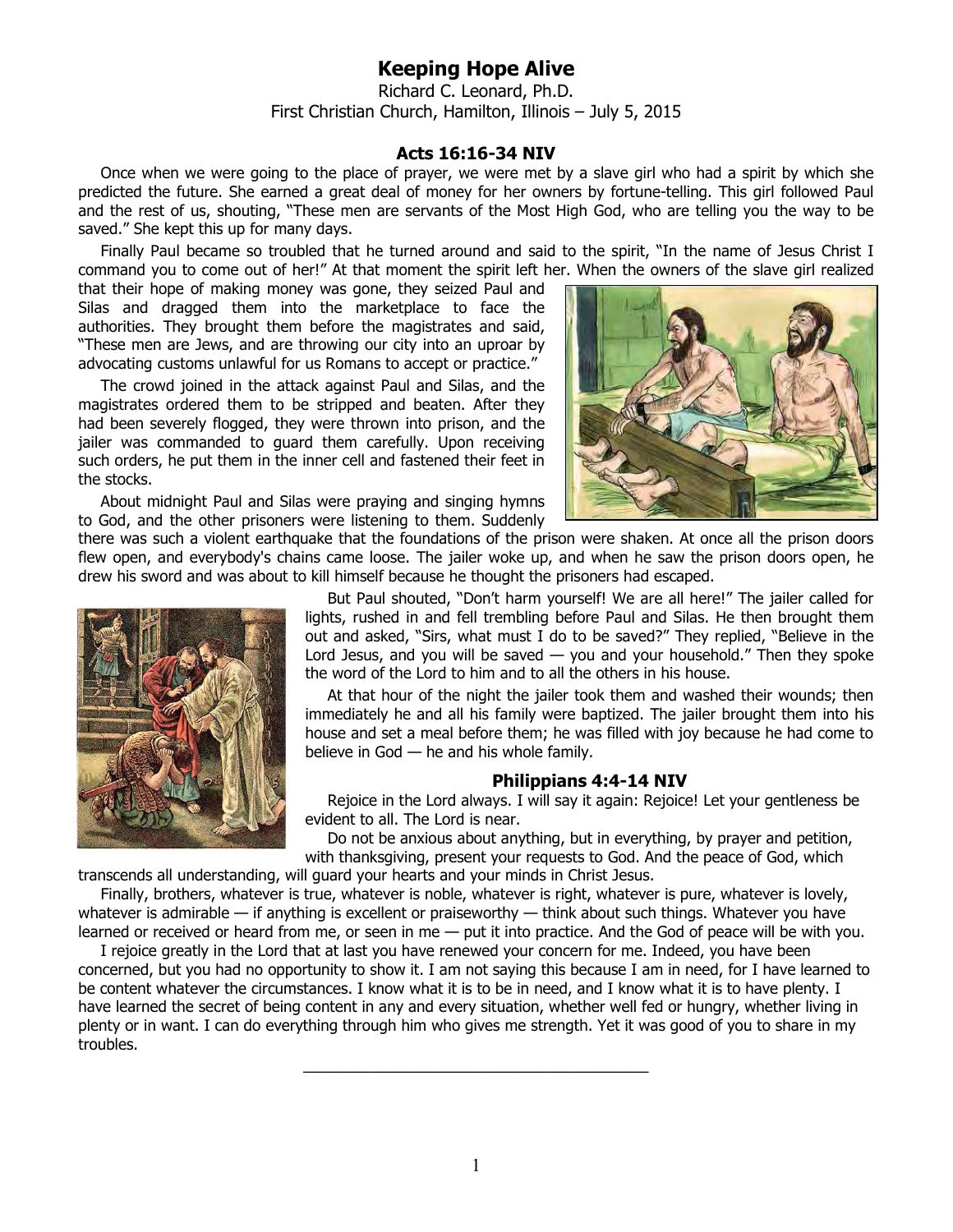Did you ever find yourself in a situation when it seemed you were without hope? Many situations in life can cause us to feel hopeless, wondering whether we can go on, or how we can possibly get out of the jam we're in.

Perhaps you've had to face a serious or even life-threatening illness, or the illness of a loved one, and no amount of prayer or medical attention has seemed to help. Or you've experienced the loss of a loved one, and you face a future of uncertainty without that person at your side. Or family issues seem intractable; a member of your family — their attitudes, choices, and behavior — are disappointing you in some way, and in spite of all your efforts to deal with the situation nothing ever seems to change. Or perhaps you've encountered a financial reversal; expenses are piling up and you don't see any way to get the resources you need to handle them. Or, if you're like me, you look at the world situation and the trends in our nation, and the future looks bleak. I lose sleep over politics, and the stupid and corrupt policies of our government, and the spread of a militant Islam determined to wipe out all who refuse to adopt it.

We can lose hope over many things. And sometimes we just kind of feel like everything's hopeless, although we can't pinpoint any specific cause for how we feel. Discouragement settles over us for no apparent reason.



Sometimes I've awakened in the morning just feeling sad, as though all was hopeless, yet nothing has really changed from yesterday and I wonder why I have such a feeling that all is lost, nothing has any point to it.

I wonder whether the apostle Paul was tempted to allow hopelessness to creep over him because of the persecution he encountered as he spread the gospel of Messiah Jesus throughout Asia Minor, Macedonia, and Greece. He did tell the Corinthians that he had a "thorn in the flesh," a "messenger of the satan" that harassed him. There's been a lot of speculation about what that was, but given the severity of the travel conditions Paul encountered, and the energy he applied to his missionary work, it probably wasn't any kind of physical



disability. Most likely it was the persecution he endured, and the spiritual and not-so-spiritual, opposition he encountered, as he fulfilled the call Jesus has placed upon him to "carry his name" to the Gentiles, the people outside the Jewish homeland.

Paul pled with the Lord to take away this "thorn in the flesh," and the answer he got was, "My grace is enough for you." And, of course, God's grace was sufficient, because Paul  $-$  in his letters at least — never gave voice to hopelessness. As he told the Corinthians, speaking of his work as an apostle, "We are hard pressed on every side, but not crushed; perplexed, but not in despair; persecuted, but not abandoned; struck down, but

not destroyed. We always carry around in our body the death of Jesus, so that the life of Jesus may also be revealed in our body. For we who are alive are always being given over to death for Jesus' sake, so that his life may be revealed in our mortal body" (2 Corinthians 4:8-11).

Paul encountered many seemingly hopeless conditions in his travels. Take the incident at Philippi that Luke relates in our reading from Acts, chapter 16. After being arrested on false charges, Paul and his associate Silas find themselves in stocks, and perhaps chains, in prison. Being a prisoner in the Roman Empire was not fun. For one thing, there was no food service; if you were in prison your friends or family had to bring in food for you and provide for other basic needs. Those convicts who escaped from the prison in New York State didn't know when they had it good. Our son Derek, a professional chef, works for the New York State Department of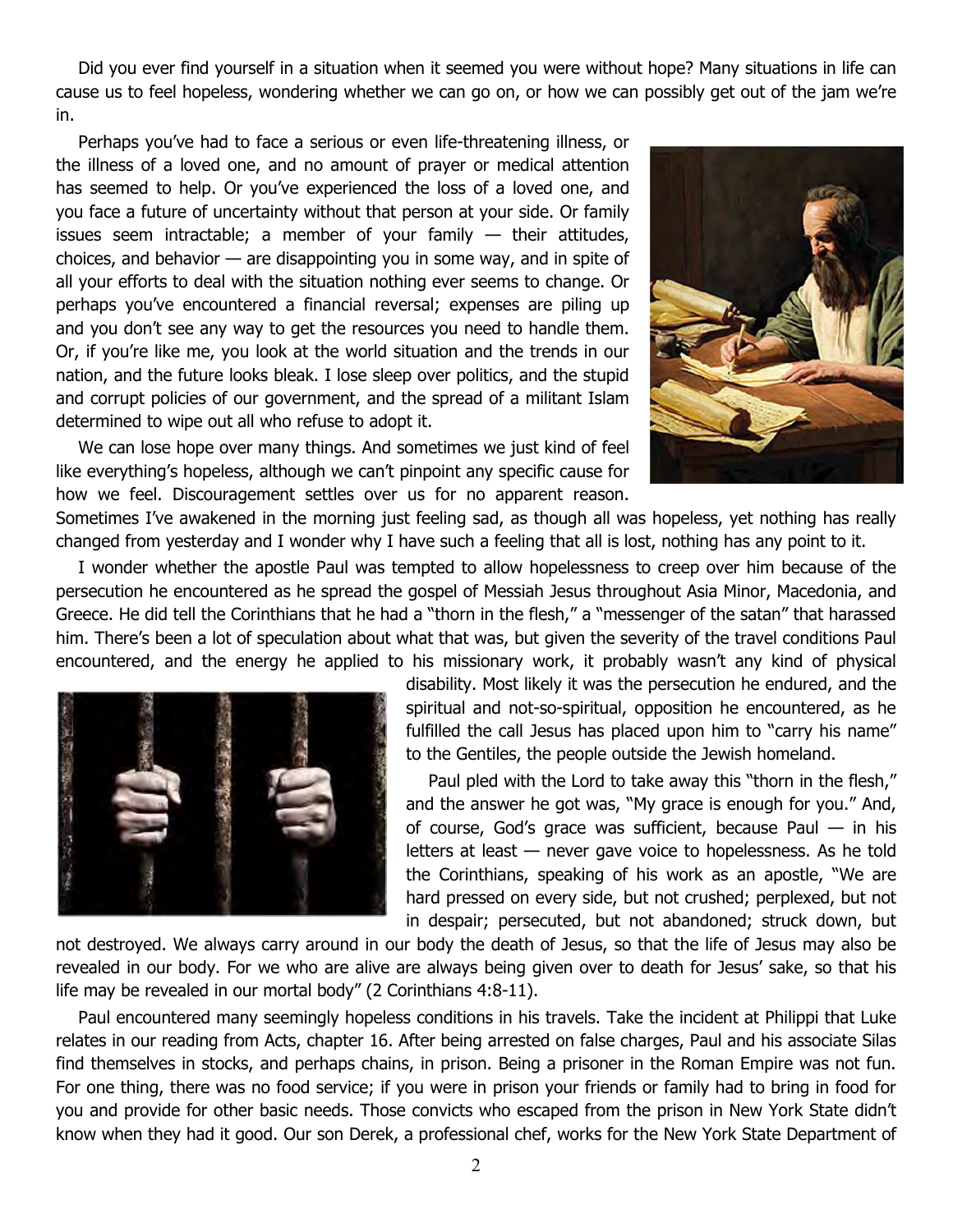Corrections in the food service of that very prison at Dannemora from which those men escaped; it's only twenty miles from Plattsburgh where he and his family live. But there was no food service in a Roman prison. If hope depends on eating, Paul certainly had few grounds for hope there!

Moreover, Philippi was a Roman colony, founded by ex-Roman soldiers, and loyalty to Caesar was especially strong in that city where many residents took pride in their Roman citizenship. Yet Paul had proclaimed the gospel, "Jesus is Lord!" throughout Asia Minor and had now brought that gospel to Philippi. Since "Lord" was a title the Roman Emperor claimed for himself, Paul's work in Philippi must have put him under special suspicion even before the incident that brought about his arrest. Things didn't look too good for Paul and Silas.

Well, we know how their story turned out. A midnight earthquake shook up the prison, and brought the jailer to his knees wondering how he could get out of that mess. That's what the jailer meant when he cried out, "What must I do to be saved?" He wasn't thinking about his "spiritual" condition, he was thinking about what the authorities would do to him if his prisoners escaped. The jailer got "saved" not only by believing in Jesus and being baptized, but also because Paul kept the rest of the prisoners from taking advantage of the earthquake damage to do what those New York convicts did — sneak out of the "big house." And then, when Paul pulled his own Roman citizenship out of his hip pocket, the authorities themselves got nervous because of how they had handled his case, and personally escorted him and Silas from the prison.

Paul had passed through an apparently hopeless situation in Philippi, but the church he established there still had to deal with the hostility the Christian faith always encounters when loyalty to Messiah



Jesus conflicts with the prevailing values of the surrounding culture — the same sort of hostility Christians are now encountering in our own nation. Paul moved on to other fields of evangelism, but the Philippian church he

"Rejoice in the Lord always. I will say it again: Rejoice! Let your gentleness be evident to all. The Lord is near." -Philippians 4:4-5

left behind still needed to be strengthened in their witness. So, some time later, Paul wrote to the Philippians the letter from which we read a portion. When Paul wrote this letter he was again in prison, this time probably in Rome awaiting his judicial appeal to Caesar — an imprisonment that may have ended with his death. Again, in what to a lesser man would seem a hopeless situation, Paul takes the initiative and writes back to the Philippian Christians a message of hope and encouragement. Let's look at some encouragement for ourselves.

Paul's first word is this: "Rejoice in the Lord always. I will say it

again: Rejoice! Let your gentleness be evident to all. The Lord is near" (4:4-5). Sadly, rejoicing isn't something we often see in some churches. People in our culture — especially men — are sometimes reluctant to show much enthusiasm for the faith. I think that's why Paul said, "Rejoice, and again I say, rejoice!" He knew he'd have to tell some of us twice. Why is that? I think it's because rejoicing — in whatever form it might take for you or me — is a sign of *commitment*, of being *invested* in something. If you're invested in your grandson's progress, you will cheer at his football game. If you're invested in Jesus, you might want to throw yourself a bit more into singing, and prayer, and testimony, and receiving Communion — the things we do during worship (and, I must say, the singing in this church seems to be getting better from week to week).

Rejoicing in the Lord's presence is a witness against those powers of darkness that want to steal your hope. Philippi, as a pagan city, was full of festivals to the local gods; rejoicing and celebration in the streets were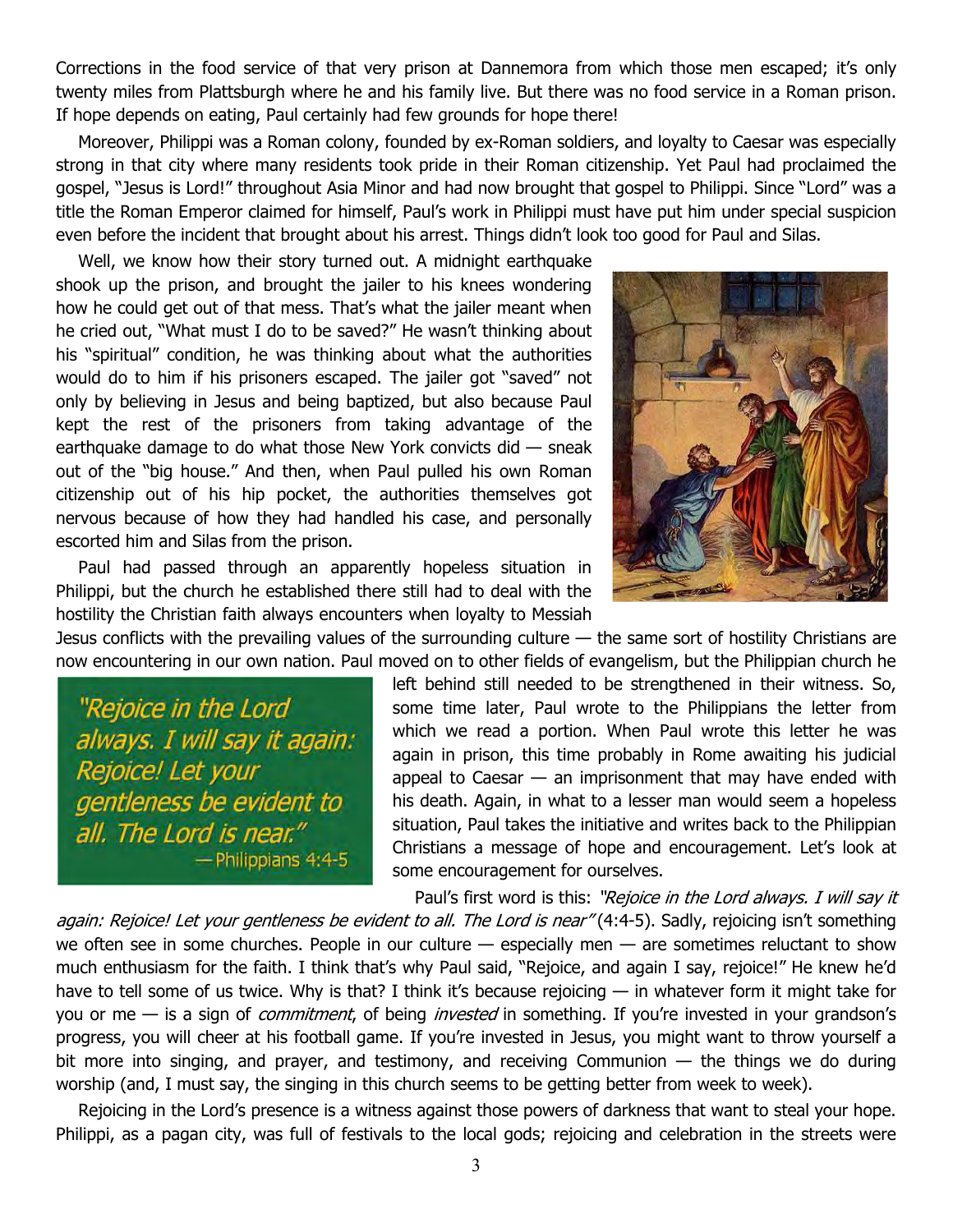common events. When Paul urges the Philippian Christians to "rejoice in the Lord," in the Lord Jesus, he's advising them to take up a weapon against the false values of their surrounding culture. They're to rejoice with "gentleness," he says — not with the violence and gore of the pagan animal sacrifice to the city's idols, but with the witness of a life of doing good, of showing compassion to all.

And Paul gives the Philippian church a reason for rejoicing: "The Lord is near." I don't think Paul is saying here that the "second coming" is about to occur. I think he's saying that Jesus is *always near*, with his people at all times in the Holy Spirit just as Jesus told his disciples he would be: "I am with you to the end of the age" (Matthew 28:20). To rejoice, as Paul is advising us, may require us to adjust our concept of God. If we think of the Lord as remote, far away, and not normally involved in the life of this world  $-$  so that we have to

implore him, in prayer, to get involved — then we may find it hard to rejoice. If, on the other hand, we develop that sense that the Lord is always near — through exposure to his Word, through feeding on his presence at the Lord's Table, through the fellowship of other believers, through looking for his hand in every event of our life and in the operation of the world about us  $-$  then we will have reason to rejoice, and to keep hope alive. As David says, in Psalm 16, "I have set the LORD always before me. Because he is at my right hand, I will not be shaken. Therefore my heart is glad and *my tongue rejoices*; my body also will rest secure" (Psalm 16:8-9).

"Do not be anxious about anything, but in everything, by prayer and petition, with thanks-giving, present your requests to God." - Philippians 4:6

Second, Paul goes on to say, "Do not be anxious about anything, but in everything, by prayer and petition, with thanksgiving, present your requests to God" (4:6). In a way, this is just an elaboration on what Paul has already been saying. Stay in touch with God by conversing with him. Our prayers are not just requests, asking the Lord for his help. Our prayers are also our thanksgiving to him for what he has done. "Bless the LORD, O my soul, and forget not all his benefits" (Psalm 103:2). As Paul wrote to the Thessalonians, "Be joyful always; pray continually; give thanks in all circumstances, for this is God's will for you in Christ Jesus" (1 Thessalonians 5:16-18). When we give thanks to the Lord, acknowledging him as our healer and provider — when we present to him our joys as well as our concerns — then hope springs to life in us.

"Finally, brothers, whatever is true, whatever is noble, whatever is right, whatever is pure, whatever is lovely, whatever is admirable  $-$  if anything is excellent or praiseworthy  $$ think about such things." - Philippians 4:8

Paul is going to "flesh this out" as he goes along. His third word to the Philippians, and to us, is this: "Finally, brothers, whatever is true, whatever is noble, whatever is right, whatever is pure, whatever is lovely, whatever is admirable — if anything is excellent or praiseworthy  $-$  think about such things" (4:8). Keep hope alive by thinking about positive things, and that doesn't just mean "Christian" things. Paul was a man grounded not only in the biblical faith of his Jewish heritage, but also well versed in the philosophy and learning of his Graeco-Roman environment. He was from Tarsus in Asia Minor, a university town that he himself called "no mean city" (Acts 21:39). He understood not only the

ignorance and depravity of the culture around him, but also its elements of nobility and beauty, which he understood as gifts from the providence of God. As he said to the Athenian philosophers on the Areopagus, "The God who made the world and everything in it is the Lord of heaven and earth and does not live in temples built by hands. And he is not served by human hands, as if he needed anything, because he himself gives all men life and breath and everything else" (Acts 17:24-25).

It's good for Christians to find pleasure not only in what we sometimes call "the things of God" in a narrow sense, like the Scriptures and worship and prayer, but also in "the things of God" in a wider sense: the fine arts, literature, science, technology, industry, athletics, skills and talents of all kinds that haven't been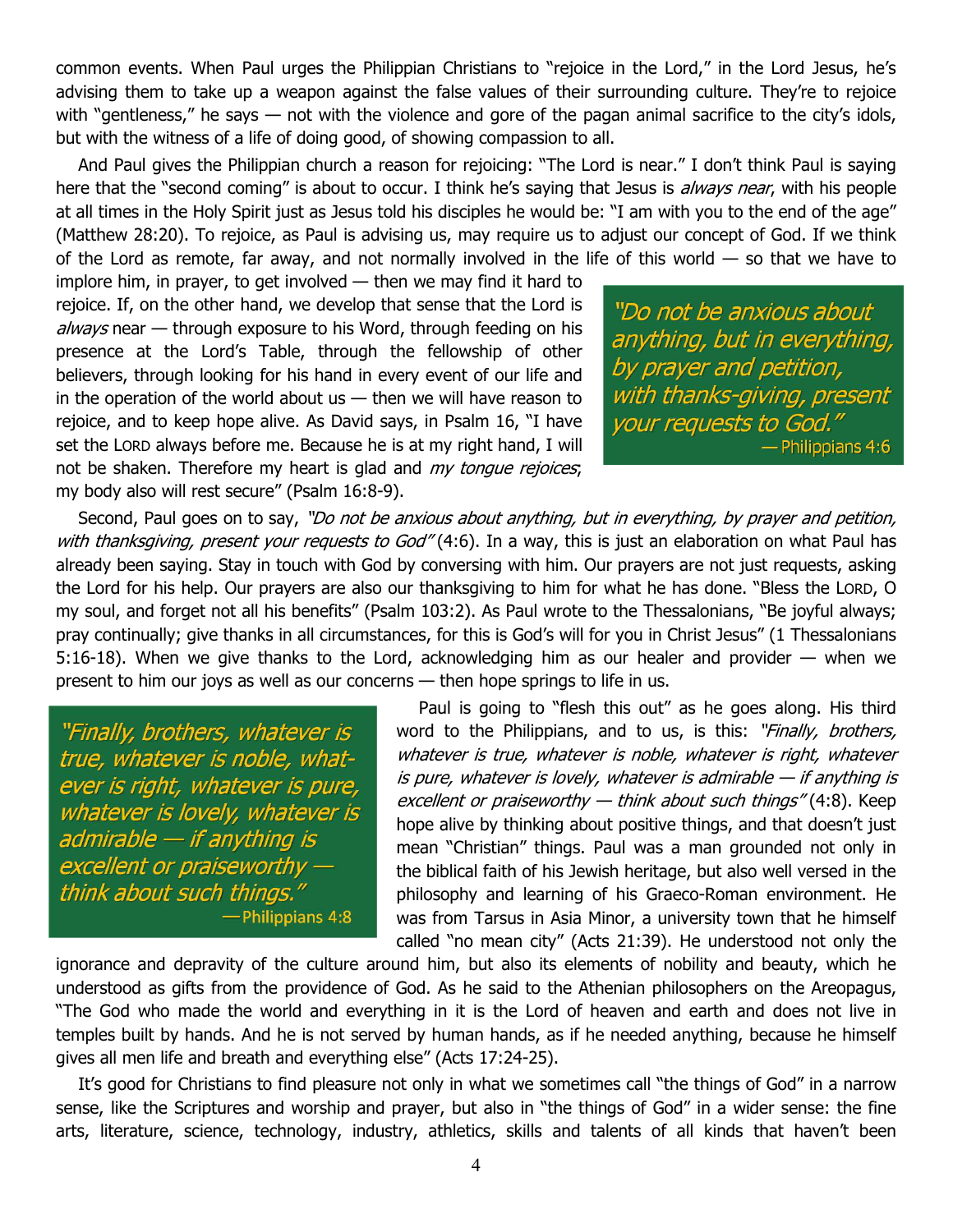corrupted by the degenerate tendencies of a godless culture. When Paul says "think on these things," he doesn't just mean to remember that they exist. He means *think them through*, involve yourself in them. Thinking about these things, and being adept at them, may give our Christian witness credibility with people

who are involved in those aspects of culture but who don't know the Lord. Paul's knowledge of Greek poetry and philosophy stood him in good stead when he spoke to the Athenian intellectuals, for in that speech he quoted both one of their poets and one of their philosophers. And we can find hope through involvement in whatever is honorable and praiseworthy. Shirley Anne finds encouragement through her work as editor of a poetry magazine, and I find refreshment through wide exposure to symphonic and other types of music. Each of us will find the appropriate opportunity to take Paul's advice and "think on these things."

"Whatever you have learned or received or heard from me, or seen in  $me$  – put it into practice. And the God of peace will be with you."

-Philippians 4:9

Paul, in our passage from Philippians, then adds this: "Whatever you have learned or received or heard from me, or seen in me  $-$  put it into practice. And the God of peace will be with you"(4:9). One of the best ways to be hopeful about life is to follow the example of a contented person. If we spend all our time with a grouchy person who constantly complains about this or that, the effect will rub off on us. We need peaceful people in our life, people who are models of hope and contentment. If the people you live with aren't very encouraging, find more positive people  $-$  especially fellow members of the body of Christ  $-$  to spend some time with, and follow their example. Paul wasn't afraid to offer himself as a mentor and model, a man who knew the secret of contented living, as we'll see in a moment. He wasn't afraid to tell the Corinthians, for example, "Be imitators of me, as I am of the Messiah" (1 Corinthians 11:1).

"I have learned the secret of being content in any and every situation, whether well fed or hungry, whether living in plenty or in want. I can do everything through him who gives me strength."  $-$  Philippians 4.12-13

Paul then elaborates on the secret of his contentment, and his hope: "I have learned to be content whatever the circumstances. I know what it is to be in need, and I know what it is to have plenty. I have learned the secret of being content in any and every situation, whether well fed or hungry, whether living in plenty or in want. I can do everything through him who gives me strength" (4:11-13). Perhaps, as Paul writes to his friends in Philippi, he's recalling that time when he and Silas were in prison there, victims of an evil plot against them because of their witness to the lordship of Jesus. What was their secret of being content in that difficult situation?

Well, what were Paul and Silas doing at midnight when the earthquake struck the city and set them free? Luke records that they "were *praying and singing hymns to God*, and the other prisoners were listening to them." Instead of commiserating with one another about the fix they were in, they were offering praise to the Lord. Worship is a powerful way to get our focus off our problems and unto the majesty of the living God, the Creator of all things. And sometimes, as in Paul's case, God uses that opportunity to bring about a solution to the difficulty. Paul knew, too, that Jesus gives his servants the ability to do whatever he calls them to do; "I can do all things through him who strengthens me." That was his secret: the knowledge that the risen Jesus was with him, giving him the ability through his Holy Spirit to endure whatever he had to endure, and to find hope through it all. Contentment, and hope, don't come from external circumstances; they arise from within, from our membership in Jesus: "Christ in you, the hope of glory" (Colossians 1:27).

Paul adds one final item to his list, in a kind of roundabout way, when he tells the Philippians, "Yet it was good of you to share in my troubles" (4:14). Compared with some of the churches Paul had established, the